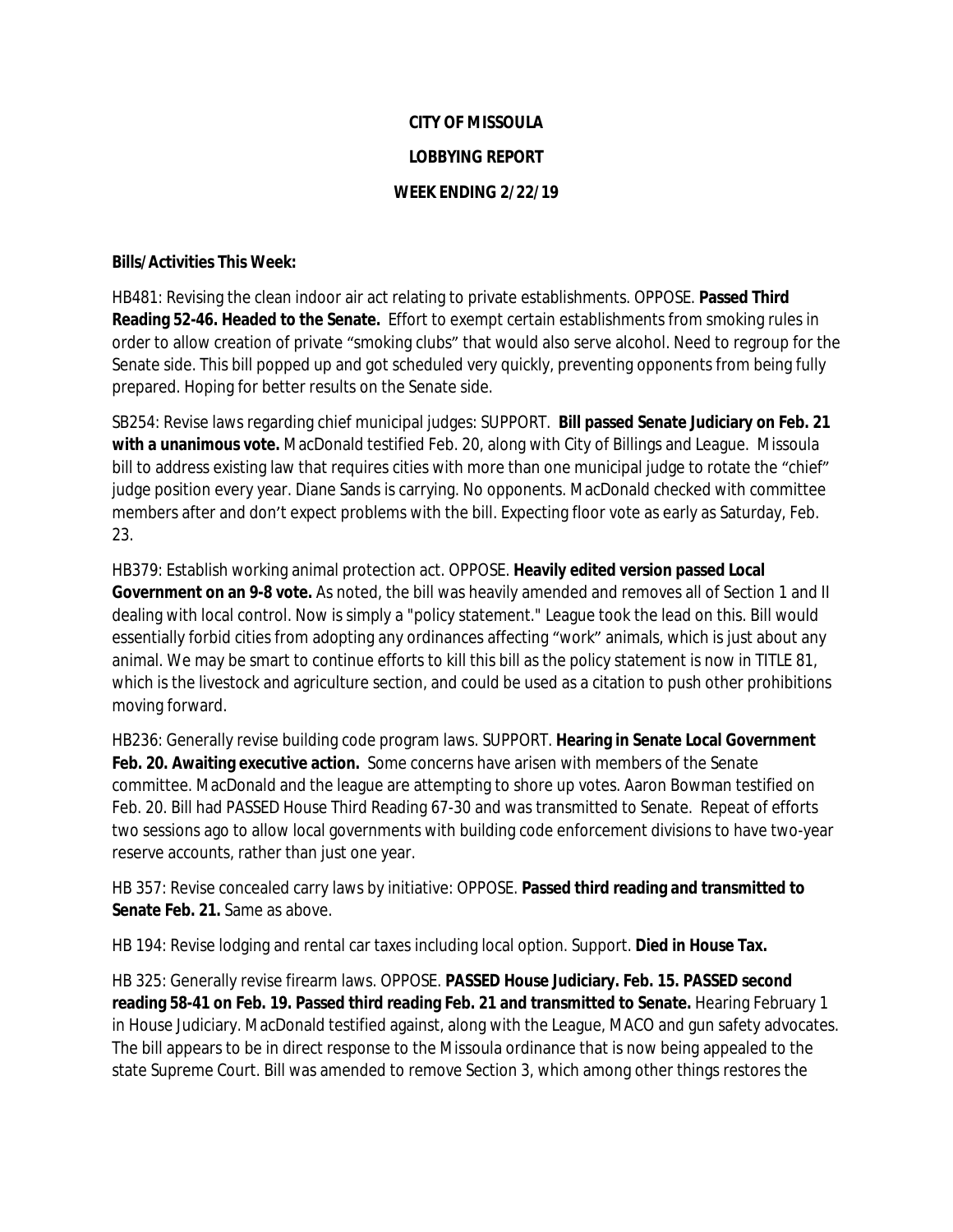current standing that having a CCW permit is NOT a defense for carrying in a restricted area. Still oppose.

SB 117: Revise highway de-icer laws. Oppose. **TABLED IN Finance and Claims Committee.** Identical to SB 106 in 2017 session. MacDonald testified in opposition along with state Department of Transportation. Supporters included the Montana Logging Association, regarding damage to vehicle components. MacDonald testimony reiterate the fiscal concerns raised by DOT, but concentrated more on the air quality issues in Missoula and the fact that the city has no viable alternatives to mag chloride. The fiscal note arrived in time for the hearing. It is less than previous years, but still substantial. The bill is likely to get out of committee, but as in past sessions, the fiscal note will likely kill it. This is Sen. Brown's last year in the legislature.

## **Bills Tracking and Monitoring:**

HB367: Require advisory committee for urban renewal districts using TIFS. STRONG OPPOSE. **Bill TABLED in Committee.** Bill by Rep. Garcia would require advisory. Adds another level. Meaningless since cities and counties already have these in place. League and MACO opposed and we had good turnout from communities and several businesses. Dale Bickel with the City came over to testify against.

SB19: Revise laws related to local government budgeting and accounting. Oppose. **TABLED In Senate Judiciary.** This bill includes new audit requirements that could conflict with financial reporting requirements that are established by the Government Accounting Standards Board. MacDonald stayed out of the room for this very contentious hearing that included accusations of racism. The League is taking the lead. We are confident this bill has enough problems that it will die.

HB 232: Revise assessment of taxes during condemnation proceedings. OPPOSE. **PASSED House. Transmitted to Senate. Hearing scheduled in Senate Taxation Feb. 25 9 a.m. room 405.** MacDonald opposed along with the League and MACO. There were no supporters. We will continue to oppose and attempt to kill this on the Senate side.

HB372: Increase inflation limitation on government entities for property tax levies. STRONG SUPPORT. **Tabled in Committee.** League is taking the lead on this and will be coordinating our support. MacDonald meeting with committee members. Will urge members of the committee to support through additional letters from mayor and others.

HB 192: Revise laws related to privacy in communications. SUPPORT. **Passed House. Referred to Senate Judiciary Feb. 21.** Bill has been heavily and repeatedly amended, but nothing at this point that we believe changes things for the city. Reviewed by Nugent. Hearing held Jan. 28. MacDonald did not testify, but has spoken with committee members and is monitoring. Some amendments are being proposed to clean up some language at the request of the ACLU. This is the "revenge porn" bill similar to last session which makes it a crime to post or publish nude photos of a person without that person's permission.

SB 18: Establish workforce housing tax credits. Support. **PASSED Senate Tax Feb. 15**. Hearing held Jan. 23 in Senate Tax and MacDonald testified along with a variety of housing advocates. A one-page fact sheet and talking points on this bill were provided to MacDonald. This bill has some issues. Leading proponents didn't explain some of the tax implications well and several key senators, including chair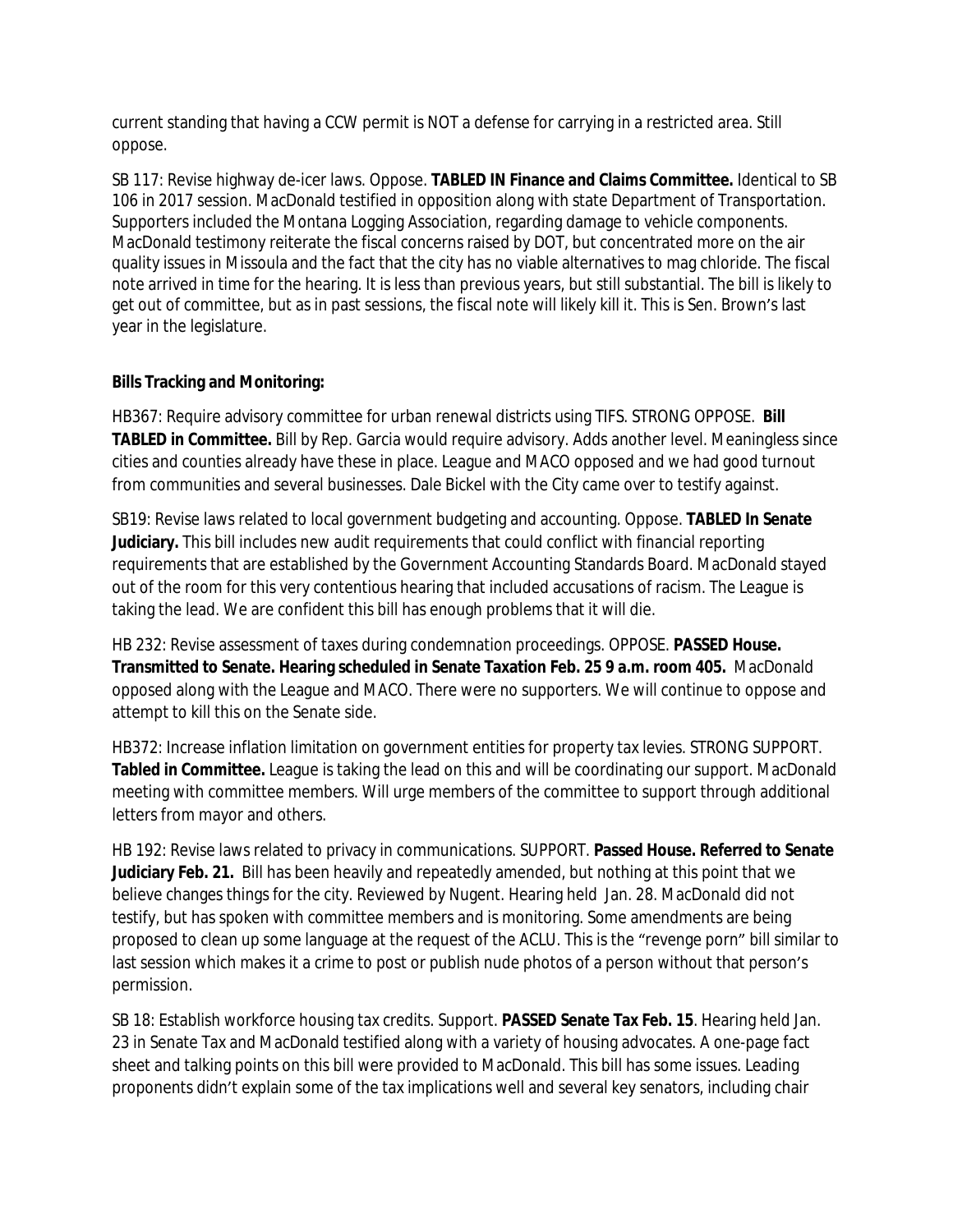Roger Webb and Sen. Dick Barrett of Missoula, expressed mild skepticism that it could "pencil out." MacDonald spoke with Barrett after and he wants to support the bill and is trying to work with the sponsors to get information in a format that he can use to also persuade other committee members.

HB483: Generally revise absolute liability laws. Oppose. **First hearing in House Judiciary on Feb. 14.**

HB462: Revise administration of tax increment financing districts. Oppose. **Passed House Taxation.**

SB189: Establish a carbon tax and distribute revenue. SUPPORT. **No action since hearing on Feb. 7**. MacDonald testified in favor, along with environmental advocates and several tax reform advocates. Strong opposition from industry and, given the makeup of the committee, it is likely dead.

HB442: Generally revise evidence laws. STRONG OPPOSE. **Tabled in committee Feb. 21.**

HB394: Revise property tax appraisal and tax appeal process. SUPPORT. **Hearing scheduled for Feb. 20, 9 a.m. Room 152.**

HB195: Provide for local option luxury sales tax to fund infrastructure. SUPPORT. **Bill DIED in committee.** House Tax hearing held Jan. 30. MacDonald testified in favor and provided informational handout on property tax issues. Councilwoman Gwen Jones joined to support as well. League, mayors and lobbyists from Billings and Bozeman were also there, along with local chambers and the Infrastructure Coalition. The hearing went well. Good testimony and information provided to the committee. The sponsor has told the committee that he would be open to amendments to address issues that may arise. We make progress on the issue every session, but do not currently hold out much hope of this getting out of House Tax.

HB120: Revise local government authority of certain speed limits. SUPPORT. **Passed House. Transmitted to Senate Highways and Transportation committee Feb. 12.** Hearing was held 1-29 in House Transportation. MacDonald testified in favor, along with MACO and others. The bill simply allows local governments to lower speed limits on highways in "urban" areas. No executive action yet.

HB223: Deter the fraudulent use or theft of taxpayer funded resources. OPPOSE. **Bill withdrawn—likely dead.** MacDonald and others visited with the sponsor to express concerns about the legislation and let her know what she's attempting to do is already addressed – and in better language – in existing law. As of the date of the hearing, the sponsor confirmed she intended to pull her bill due to the overwhelming concerns raised by local governments, law enforcement and fire lobbyists.

HB15: Revise laws related to nonmotorized vehicle and mobile home disposal. SUPPORT. **PASSED House Transmitted to Senate Feb. 13. Hearing in Senate Local Government Feb. 20.**

SB 103: Revise laws on PSC regulation of municipalities. OPPOSE. **TABLED in committee Feb. 12.** Hearing held Jan. 29 in Senate Energy and Telecommunications. MacDonald testified against, along with the League. The hearing was almost uncomfortable as the sponsor's explanation for the bill seemed to change and didn't make a lot of sense. He claimed that the intent was not to give the PSC "rate-setting" authority and that the intent was only to give them "oversight" to protect people from bad actors. However, he later said that, in fact, the PSC would have the final say – which seems to indicate that it could set rates (by simply saying 'no' to the ones it doesn't like.) MacDonald and others spoke with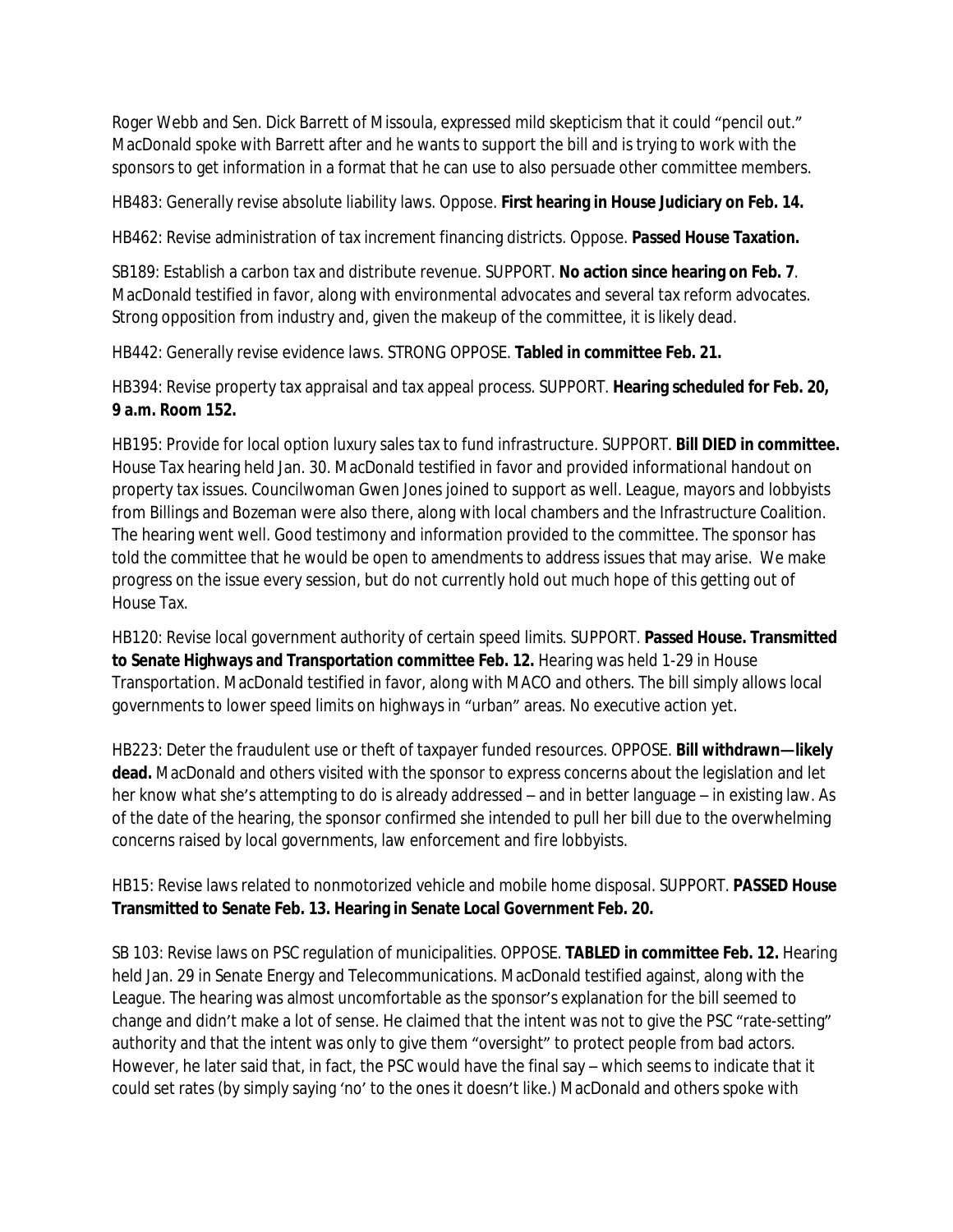Missoula committee members after the hearing, as well as with the sponsor. We would be surprised if this one makes it out of committee.

HB 146: Establish laws regarding sanctuary cities in Montana. Oppose. **PASSED House Judiciary committee. Transmitted to Senate.** Hearing held Feb. 1 Per guidance from the mayor and the league, MacDonald stayed out of the room and monitored and provided information to Lynch with the league. MacDonald has visited with ACLU and others, who are specifically seeking law enforcement support.

HB 147: Referendum to establish sanctuary city laws in Montana. Oppose. **PASSED House Judiciary committee. Scheduled for second reading Feb. 13.** Same as above.

HJ 9: Interim study on maintaining public safety while offering addiction treatment. Introduced bill text available electronically January 28. **Tabled in committee on Feb. 8.**

HB 194: Revise lodging and rental car taxes including local option. SUPPORT. **Adverse committee report adopted on Feb. 19, bill likely dead.**

HB 6: Renewable resource grants. Strong support. Dale reviewed. Fiscal note printed. No hearing date set. **Bill referred to House Appropriations committee on Feb. 15. No hearing scheduled.**

HB 16: Establish affordable housing loan program. Support. **MacDonald testified Senate taxation. Awaiting executive action.** PASSED House Tax 13-5 as Amended MacDonald testified in SUPPORT at House Tax on 1-11. Met with housing advocates after and traded information in order to assist in tracking this bill as it moves forward. There was no opposition in the committee and very strong support from housing advocates, disability advocates, private lenders, private builders. Still in committee.

HB 47: Generally revise criminal records laws. Monitor. **Bill PASSED both Houses. Enrolling and final preparation process completed. Transmitted to governor.** MacDonald: Monitoring for Missoula and Montana Newspapers. Bill was in response to unintended consequences of legislation last year that decriminalized certain offenses. At hearing on 1-14, AG has apparently agreed to amendments to clarify that the fingerprinting and mug shots would be ONLY for cases in which a person must be booked into jail. No executive action yet.

HB 125: Limit use of emergency ordinances by local governments. Oppose. **TABLED in committee.** MacDonald has met one-on-one with most members of Senate Local Government to let them know the city opposes. Tim Burton took the lead on this. Missoula and Missoula County stayed out. Continuing to monitor and getting in touch with other committee members. Executive action believed to be on Jan. 21. Currently relatively sure this bill will die in committee. Still awaiting executive action.

HB 134: Revise prostitution statute to include nonpenetrative sex acts. Support. **Tabled in committee**  Feb. 20. Detective Baker with Missoula spoke on the bill at Dudik's request. MacDonald attended a portion of the hearing, then met with Dudik and Baker after to exchange info and make sure they know he is available in the future. No executive action yet. Bill is likely to pass.

HB 138: Include exposure to prostitution in acts constituting child abuse and neglect. Support. **TABLED in committee.** Detective Baker supporting at request of Dudik. Fiscal note printed. No executive action yet.